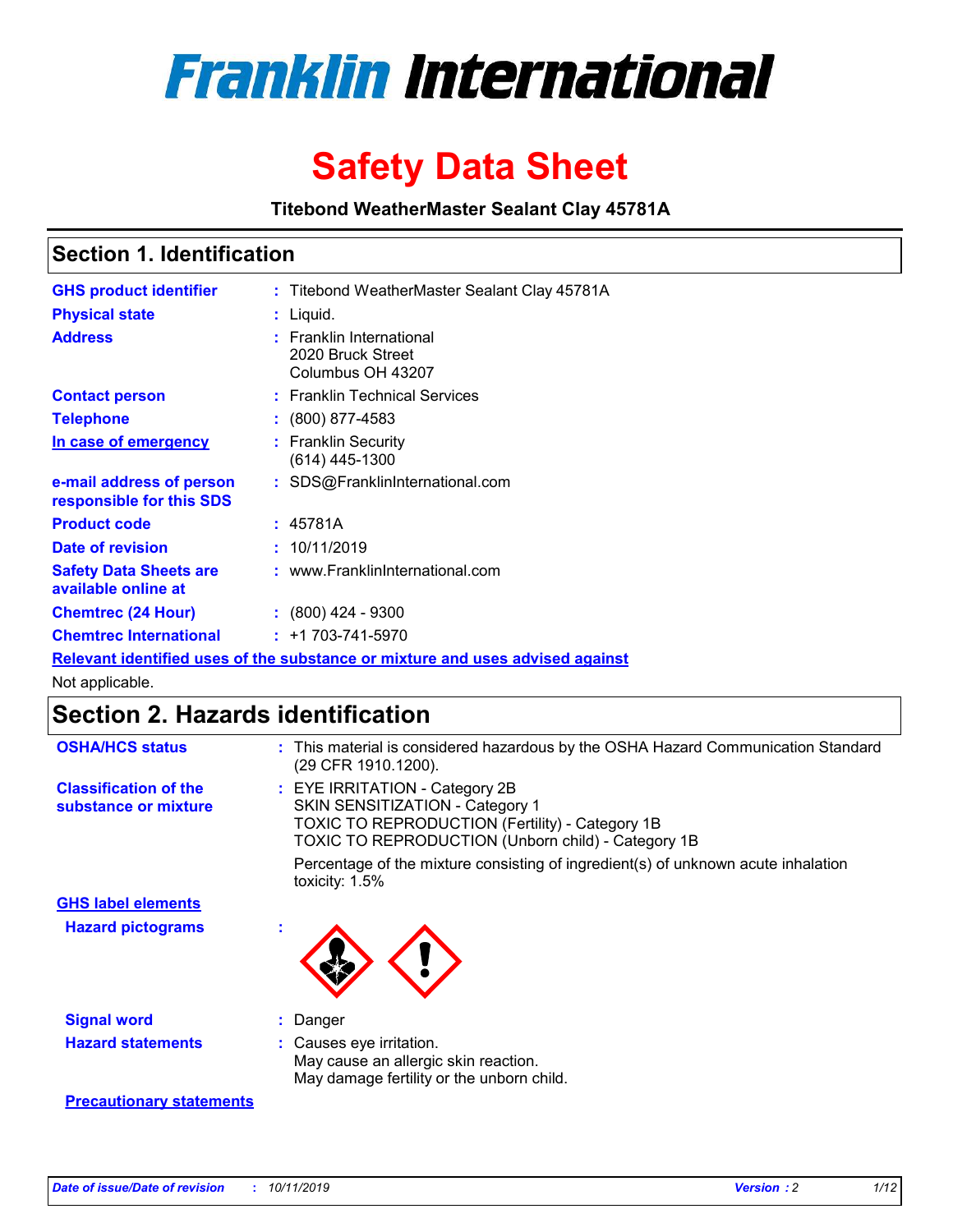### **Section 2. Hazards identification**

| <b>Prevention</b>                          | : Obtain special instructions before use. Do not handle until all safety precautions have<br>been read and understood. Wear protective gloves. Wear eye or face protection.<br>Wear protective clothing. Avoid breathing vapor. Wash hands thoroughly after handling.<br>Contaminated work clothing must not be allowed out of the workplace.                                                        |
|--------------------------------------------|------------------------------------------------------------------------------------------------------------------------------------------------------------------------------------------------------------------------------------------------------------------------------------------------------------------------------------------------------------------------------------------------------|
| <b>Response</b>                            | : IF exposed or concerned: Get medical attention. IF ON SKIN: Wash with plenty of<br>soap and water. Wash contaminated clothing before reuse. If skin irritation or rash<br>occurs: Get medical attention. IF IN EYES: Rinse cautiously with water for several<br>minutes. Remove contact lenses, if present and easy to do. Continue rinsing. If eye<br>irritation persists: Get medical attention. |
| <b>Storage</b>                             | : Store locked up.                                                                                                                                                                                                                                                                                                                                                                                   |
| <b>Disposal</b>                            | : Dispose of contents and container in accordance with all local, regional, national and<br>international regulations.                                                                                                                                                                                                                                                                               |
| <b>Hazards not otherwise</b><br>classified | : Product generates methanol during cure.                                                                                                                                                                                                                                                                                                                                                            |
|                                            |                                                                                                                                                                                                                                                                                                                                                                                                      |

## **Section 3. Composition/information on ingredients**

| <b>Substance/mixture</b><br>Mixture                  |               |                     |
|------------------------------------------------------|---------------|---------------------|
| Ingredient name                                      | $\frac{9}{6}$ | <b>CAS number</b>   |
| 3-aminopropyltriethoxysilane<br>Dibutyltin dilaurate | ∣≤3<br>≤0.3   | 919-30-2<br>77-58-7 |

Any concentration shown as a range is to protect confidentiality or is due to batch variation.

**There are no additional ingredients present which, within the current knowledge of the supplier and in the concentrations applicable, are classified as hazardous to health or the environment and hence require reporting in this section.**

**Occupational exposure limits, if available, are listed in Section 8.**

## **Section 4. First aid measures**

| <b>Description of necessary first aid measures</b> |                                                                                                                                                                                                                                                                                                                                                                                                                                                                                                                                                                                                                                                                                                                                                                           |  |  |  |
|----------------------------------------------------|---------------------------------------------------------------------------------------------------------------------------------------------------------------------------------------------------------------------------------------------------------------------------------------------------------------------------------------------------------------------------------------------------------------------------------------------------------------------------------------------------------------------------------------------------------------------------------------------------------------------------------------------------------------------------------------------------------------------------------------------------------------------------|--|--|--|
| <b>Eye contact</b>                                 | : Immediately flush eyes with plenty of water, occasionally lifting the upper and lower<br>eyelids. Check for and remove any contact lenses. Continue to rinse for at least 10<br>minutes. If irritation persists, get medical attention.                                                                                                                                                                                                                                                                                                                                                                                                                                                                                                                                 |  |  |  |
| <b>Inhalation</b>                                  | : Remove victim to fresh air and keep at rest in a position comfortable for breathing. If<br>not breathing, if breathing is irregular or if respiratory arrest occurs, provide artificial<br>respiration or oxygen by trained personnel. It may be dangerous to the person providing<br>aid to give mouth-to-mouth resuscitation. Get medical attention. If unconscious, place<br>in recovery position and get medical attention immediately. Maintain an open airway.<br>Loosen tight clothing such as a collar, tie, belt or waistband. In case of inhalation of<br>decomposition products in a fire, symptoms may be delayed. The exposed person may<br>need to be kept under medical surveillance for 48 hours.                                                       |  |  |  |
| <b>Skin contact</b>                                | : Wash with plenty of soap and water. Remove contaminated clothing and shoes. Wash<br>contaminated clothing thoroughly with water before removing it, or wear gloves.<br>Continue to rinse for at least 10 minutes. Get medical attention. In the event of any<br>complaints or symptoms, avoid further exposure. Wash clothing before reuse. Clean<br>shoes thoroughly before reuse.                                                                                                                                                                                                                                                                                                                                                                                     |  |  |  |
| <b>Ingestion</b>                                   | : Wash out mouth with water. Remove dentures if any. Remove victim to fresh air and<br>keep at rest in a position comfortable for breathing. If material has been swallowed and<br>the exposed person is conscious, give small quantities of water to drink. Stop if the<br>exposed person feels sick as vomiting may be dangerous. Do not induce vomiting<br>unless directed to do so by medical personnel. If vomiting occurs, the head should be<br>kept low so that vomit does not enter the lungs. Get medical attention. Never give<br>anything by mouth to an unconscious person. If unconscious, place in recovery position<br>and get medical attention immediately. Maintain an open airway. Loosen tight clothing<br>such as a collar, tie, belt or waistband. |  |  |  |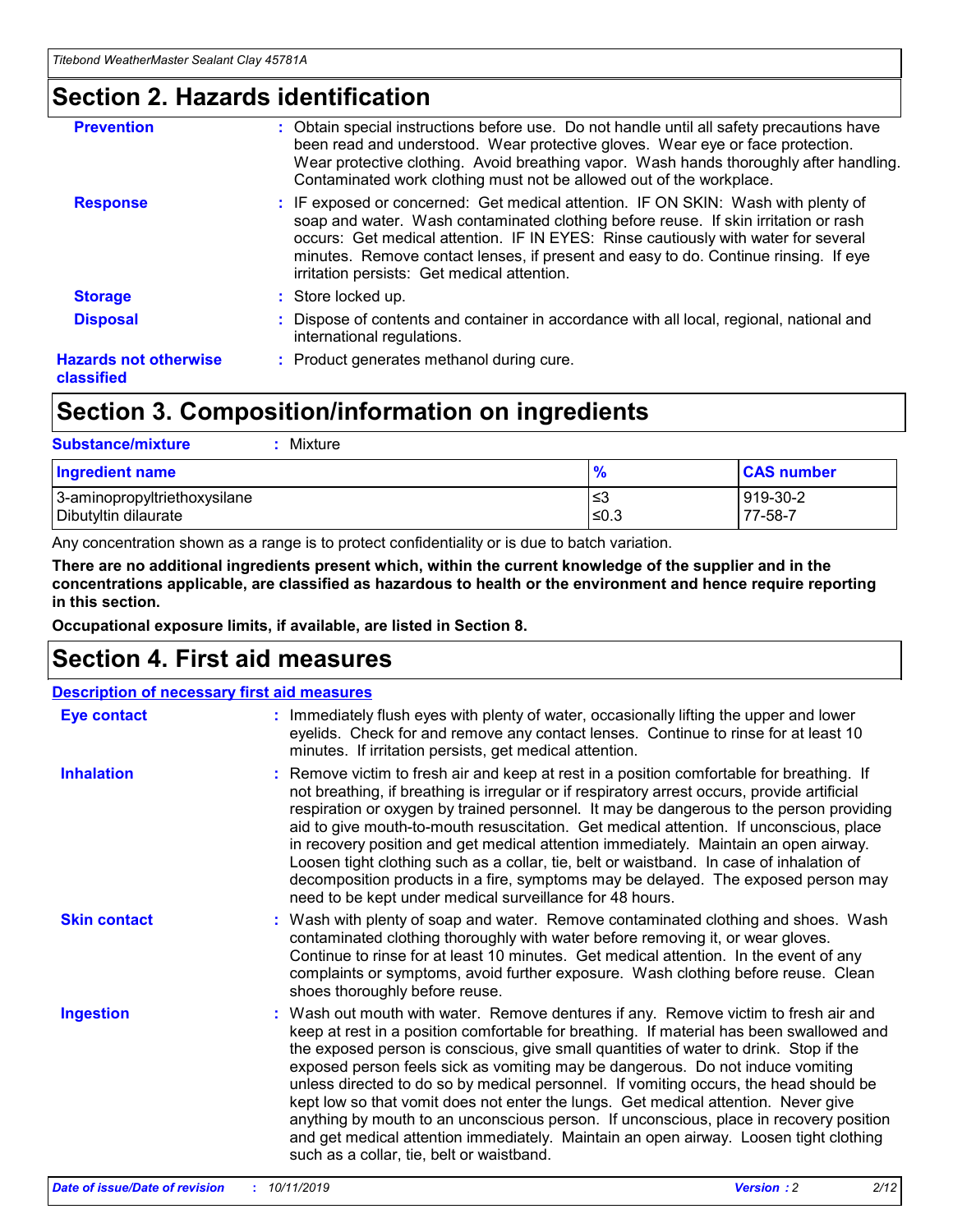## **Section 4. First aid measures**

| Most important symptoms/effects, acute and delayed |                                       |                                                                                                                                                                                                                                                                                                                                                                                                                 |  |  |  |
|----------------------------------------------------|---------------------------------------|-----------------------------------------------------------------------------------------------------------------------------------------------------------------------------------------------------------------------------------------------------------------------------------------------------------------------------------------------------------------------------------------------------------------|--|--|--|
|                                                    | <b>Potential acute health effects</b> |                                                                                                                                                                                                                                                                                                                                                                                                                 |  |  |  |
| <b>Eye contact</b>                                 |                                       | : May cause eye irritation.                                                                                                                                                                                                                                                                                                                                                                                     |  |  |  |
| <b>Inhalation</b>                                  |                                       | : No known significant effects or critical hazards.                                                                                                                                                                                                                                                                                                                                                             |  |  |  |
| <b>Skin contact</b>                                |                                       | : May cause skin irritation.                                                                                                                                                                                                                                                                                                                                                                                    |  |  |  |
| <b>Ingestion</b>                                   |                                       | : No known significant effects or critical hazards.                                                                                                                                                                                                                                                                                                                                                             |  |  |  |
| Over-exposure signs/symptoms                       |                                       |                                                                                                                                                                                                                                                                                                                                                                                                                 |  |  |  |
| <b>Eye contact</b>                                 |                                       | : Adverse symptoms may include the following:<br>irritation<br>watering<br>redness                                                                                                                                                                                                                                                                                                                              |  |  |  |
| <b>Inhalation</b>                                  |                                       | : Adverse symptoms may include the following:<br>reduced fetal weight<br>increase in fetal deaths<br>skeletal malformations                                                                                                                                                                                                                                                                                     |  |  |  |
| <b>Skin contact</b>                                |                                       | : Adverse symptoms may include the following:<br>irritation<br>redness<br>reduced fetal weight<br>increase in fetal deaths<br>skeletal malformations                                                                                                                                                                                                                                                            |  |  |  |
| <b>Ingestion</b>                                   |                                       | : Adverse symptoms may include the following:<br>reduced fetal weight<br>increase in fetal deaths<br>skeletal malformations                                                                                                                                                                                                                                                                                     |  |  |  |
|                                                    |                                       | <b>Indication of immediate medical attention and special treatment needed, if necessary</b>                                                                                                                                                                                                                                                                                                                     |  |  |  |
| <b>Notes to physician</b>                          |                                       | : In case of inhalation of decomposition products in a fire, symptoms may be delayed.<br>The exposed person may need to be kept under medical surveillance for 48 hours.                                                                                                                                                                                                                                        |  |  |  |
| <b>Specific treatments</b>                         |                                       | : No specific treatment.                                                                                                                                                                                                                                                                                                                                                                                        |  |  |  |
| <b>Protection of first-aiders</b>                  |                                       | : No action shall be taken involving any personal risk or without suitable training. If it is<br>suspected that fumes are still present, the rescuer should wear an appropriate mask or<br>self-contained breathing apparatus. It may be dangerous to the person providing aid to<br>give mouth-to-mouth resuscitation. Wash contaminated clothing thoroughly with water<br>before removing it, or wear gloves. |  |  |  |

**See toxicological information (Section 11)**

### **Section 5. Fire-fighting measures**

| <b>Extinguishing media</b>                             |                                                                                                                                                                                                     |
|--------------------------------------------------------|-----------------------------------------------------------------------------------------------------------------------------------------------------------------------------------------------------|
| <b>Suitable extinguishing</b><br>media                 | : Use an extinguishing agent suitable for the surrounding fire.                                                                                                                                     |
| <b>Unsuitable extinguishing</b><br>media               | : None known.                                                                                                                                                                                       |
| <b>Specific hazards arising</b><br>from the chemical   | : In a fire or if heated, a pressure increase will occur and the container may burst.                                                                                                               |
| <b>Hazardous thermal</b><br>decomposition products     | : Decomposition products may include the following materials:<br>carbon dioxide<br>carbon monoxide<br>nitrogen oxides<br>metal oxide/oxides                                                         |
| <b>Special protective actions</b><br>for fire-fighters | : Promptly isolate the scene by removing all persons from the vicinity of the incident if<br>there is a fire. No action shall be taken involving any personal risk or without suitable<br>training. |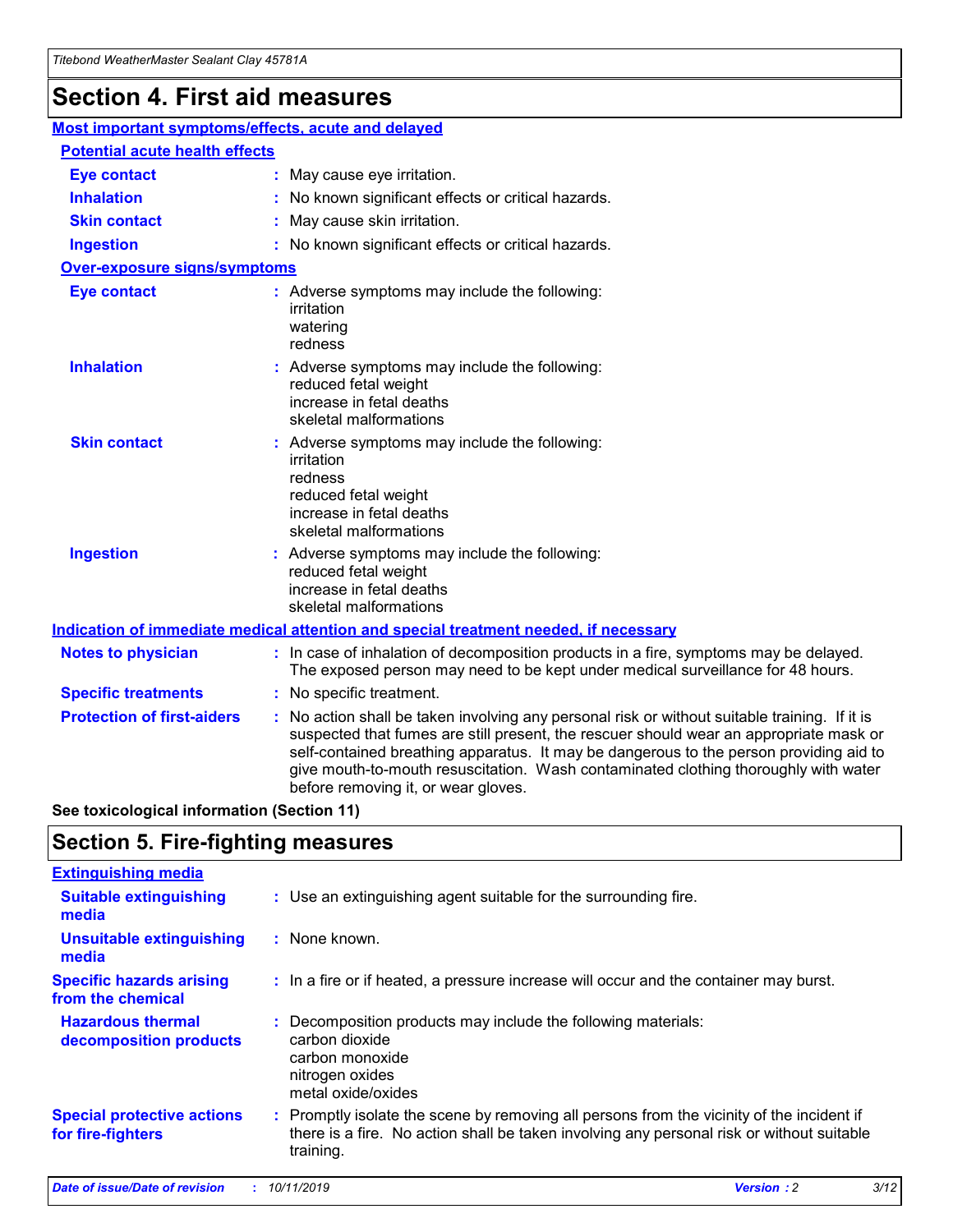### **Section 5. Fire-fighting measures**

**Special protective equipment for fire-fighters** Fire-fighters should wear appropriate protective equipment and self-contained breathing **:** apparatus (SCBA) with a full face-piece operated in positive pressure mode.

### **Section 6. Accidental release measures**

#### **Personal precautions, protective equipment and emergency procedures**

| For non-emergency<br>personnel                               | : No action shall be taken involving any personal risk or without suitable training.<br>Evacuate surrounding areas. Keep unnecessary and unprotected personnel from<br>entering. Do not touch or walk through spilled material. Avoid breathing vapor or mist.<br>Provide adequate ventilation. Wear appropriate respirator when ventilation is<br>inadequate. Put on appropriate personal protective equipment.                                                                                                                                                                                                                                                                                             |
|--------------------------------------------------------------|--------------------------------------------------------------------------------------------------------------------------------------------------------------------------------------------------------------------------------------------------------------------------------------------------------------------------------------------------------------------------------------------------------------------------------------------------------------------------------------------------------------------------------------------------------------------------------------------------------------------------------------------------------------------------------------------------------------|
| For emergency responders                                     | : If specialized clothing is required to deal with the spillage, take note of any information in<br>Section 8 on suitable and unsuitable materials. See also the information in "For non-<br>emergency personnel".                                                                                                                                                                                                                                                                                                                                                                                                                                                                                           |
| <b>Environmental precautions</b>                             | : Avoid dispersal of spilled material and runoff and contact with soil, waterways, drains<br>and sewers. Inform the relevant authorities if the product has caused environmental<br>pollution (sewers, waterways, soil or air).                                                                                                                                                                                                                                                                                                                                                                                                                                                                              |
| <b>Methods and materials for containment and cleaning up</b> |                                                                                                                                                                                                                                                                                                                                                                                                                                                                                                                                                                                                                                                                                                              |
| <b>Small spill</b>                                           | : Stop leak if without risk. Move containers from spill area. Dilute with water and mop up<br>if water-soluble. Alternatively, or if water-insoluble, absorb with an inert dry material and<br>place in an appropriate waste disposal container. Dispose of via a licensed waste<br>disposal contractor.                                                                                                                                                                                                                                                                                                                                                                                                     |
| <b>Large spill</b>                                           | : Stop leak if without risk. Move containers from spill area. Approach release from<br>upwind. Prevent entry into sewers, water courses, basements or confined areas. Wash<br>spillages into an effluent treatment plant or proceed as follows. Contain and collect<br>spillage with non-combustible, absorbent material e.g. sand, earth, vermiculite or<br>diatomaceous earth and place in container for disposal according to local regulations<br>(see Section 13). Dispose of via a licensed waste disposal contractor. Contaminated<br>absorbent material may pose the same hazard as the spilled product. Note: see<br>Section 1 for emergency contact information and Section 13 for waste disposal. |

### **Section 7. Handling and storage**

| <b>Precautions for safe handling</b>                                             |                                                                                                                                                                                                                                                                                                                                                                                                                                                                                                                                                                                                                                                                                                                                                                                                                                                  |
|----------------------------------------------------------------------------------|--------------------------------------------------------------------------------------------------------------------------------------------------------------------------------------------------------------------------------------------------------------------------------------------------------------------------------------------------------------------------------------------------------------------------------------------------------------------------------------------------------------------------------------------------------------------------------------------------------------------------------------------------------------------------------------------------------------------------------------------------------------------------------------------------------------------------------------------------|
| <b>Protective measures</b>                                                       | : Put on appropriate personal protective equipment (see Section 8). Persons with a<br>history of skin sensitization problems should not be employed in any process in which<br>this product is used. Avoid exposure - obtain special instructions before use. Avoid<br>exposure during pregnancy. Do not handle until all safety precautions have been read<br>and understood. Do not get in eyes or on skin or clothing. Do not ingest. Avoid<br>breathing vapor or mist. If during normal use the material presents a respiratory hazard,<br>use only with adequate ventilation or wear appropriate respirator. Keep in the original<br>container or an approved alternative made from a compatible material, kept tightly<br>closed when not in use. Empty containers retain product residue and can be hazardous.<br>Do not reuse container. |
| <b>Advice on general</b><br>occupational hygiene                                 | : Eating, drinking and smoking should be prohibited in areas where this material is<br>handled, stored and processed. Workers should wash hands and face before eating,<br>drinking and smoking. Remove contaminated clothing and protective equipment before<br>entering eating areas. See also Section 8 for additional information on hygiene<br>measures.                                                                                                                                                                                                                                                                                                                                                                                                                                                                                    |
| <b>Conditions for safe storage,</b><br>including any<br><b>incompatibilities</b> | Store between the following temperatures: 0 to 120°C (32 to 248°F). Store in<br>accordance with local regulations. Store in original container protected from direct<br>sunlight in a dry, cool and well-ventilated area, away from incompatible materials (see<br>Section 10) and food and drink. Store locked up. Keep container tightly closed and<br>sealed until ready for use. Containers that have been opened must be carefully<br>resealed and kept upright to prevent leakage. Do not store in unlabeled containers.<br>Use appropriate containment to avoid environmental contamination. See Section 10 for<br>incompatible materials before handling or use.                                                                                                                                                                         |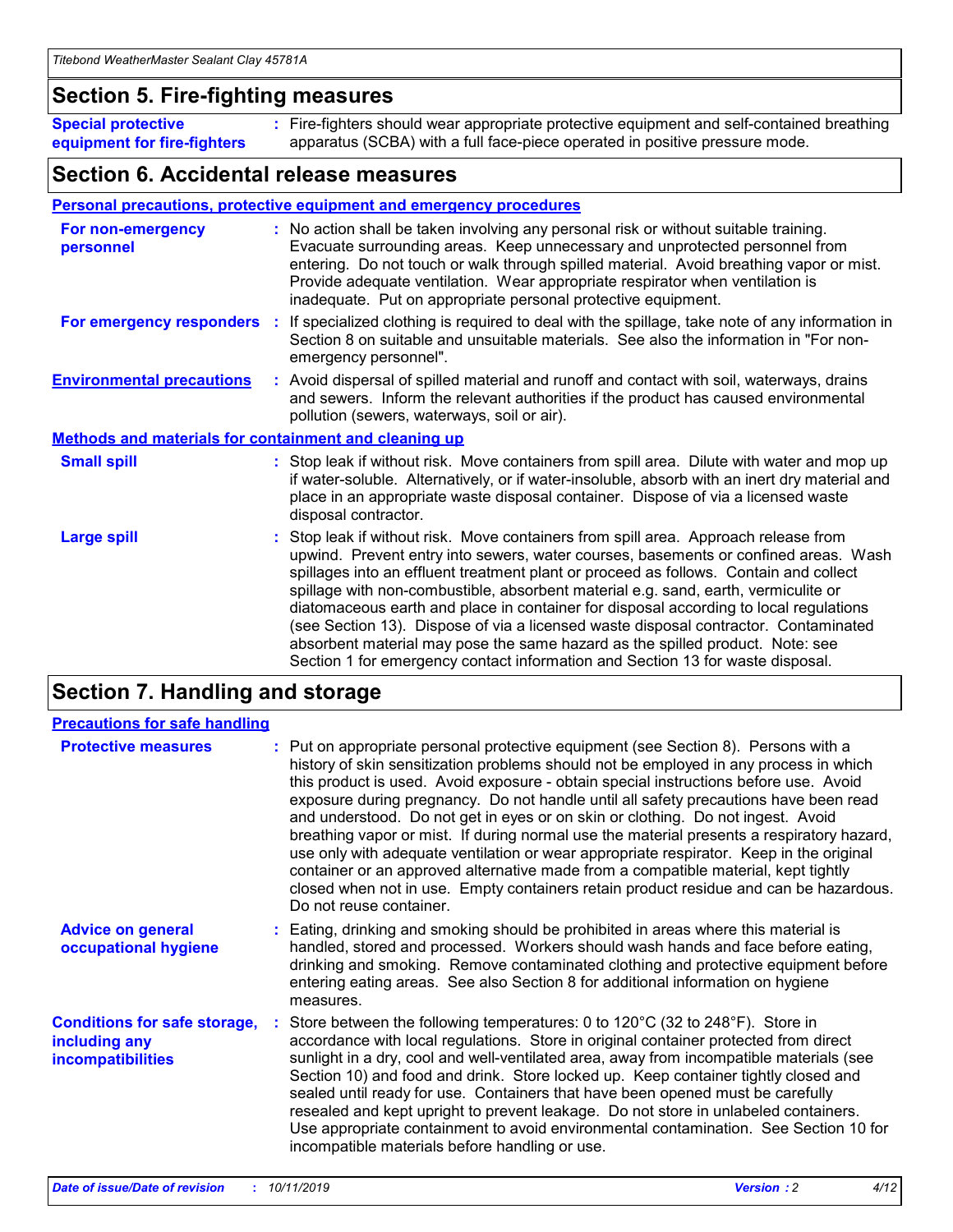## **Section 8. Exposure controls/personal protection**

#### **Control parameters**

#### **Occupational exposure limits**

| <b>Ingredient name</b>                               |    |                        | <b>Exposure limits</b>                                                                                                                                                                                                                                                                                                                                                                                                                                                                                                                                                                                                 |
|------------------------------------------------------|----|------------------------|------------------------------------------------------------------------------------------------------------------------------------------------------------------------------------------------------------------------------------------------------------------------------------------------------------------------------------------------------------------------------------------------------------------------------------------------------------------------------------------------------------------------------------------------------------------------------------------------------------------------|
| 3-aminopropyltriethoxysilane<br>Dibutyltin dilaurate |    |                        | None.<br>ACGIH TLV (United States, 3/2019). Absorbed through skin.<br>Notes: as Sn<br>TWA: $0.1 \text{ mg/m}^3$ , (as Sn) 8 hours.<br>STEL: 0.2 mg/m <sup>3</sup> , (as Sn) 15 minutes.<br>NIOSH REL (United States, 10/2016). Absorbed through skin.<br>Notes: as Sn<br>TWA: 0.1 mg/m <sup>3</sup> , (as Sn) 10 hours.<br>OSHA PEL (United States, 5/2018). Notes: as Sn<br>TWA: 0.1 mg/m <sup>3</sup> , (as Sn) 8 hours.<br>OSHA PEL 1989 (United States, 3/1989). Absorbed through skin.<br>Notes: measured as Sn<br>TWA: 0.1 mg/m <sup>3</sup> , (measured as Sn) 8 hours. Form: Organic                           |
| <b>Appropriate engineering</b><br>controls           |    |                        | : If user operations generate dust, fumes, gas, vapor or mist, use process enclosures,<br>local exhaust ventilation or other engineering controls to keep worker exposure to<br>airborne contaminants below any recommended or statutory limits.                                                                                                                                                                                                                                                                                                                                                                       |
| <b>Environmental exposure</b><br>controls            |    |                        | Emissions from ventilation or work process equipment should be checked to ensure<br>they comply with the requirements of environmental protection legislation. In some<br>cases, fume scrubbers, filters or engineering modifications to the process equipment<br>will be necessary to reduce emissions to acceptable levels.                                                                                                                                                                                                                                                                                          |
| <b>Individual protection measures</b>                |    |                        |                                                                                                                                                                                                                                                                                                                                                                                                                                                                                                                                                                                                                        |
| <b>Hygiene measures</b>                              |    |                        | : Wash hands, forearms and face thoroughly after handling chemical products, before<br>eating, smoking and using the lavatory and at the end of the working period.<br>Appropriate techniques should be used to remove potentially contaminated clothing.<br>Contaminated work clothing should not be allowed out of the workplace. Wash<br>contaminated clothing before reusing. Ensure that eyewash stations and safety<br>showers are close to the workstation location.                                                                                                                                            |
| <b>Eye/face protection</b>                           |    |                        | Safety eyewear complying with an approved standard should be used when a risk<br>assessment indicates this is necessary to avoid exposure to liquid splashes, mists,<br>gases or dusts. If contact is possible, the following protection should be worn, unless<br>the assessment indicates a higher degree of protection: chemical splash goggles.                                                                                                                                                                                                                                                                    |
| <b>Skin protection</b>                               |    |                        |                                                                                                                                                                                                                                                                                                                                                                                                                                                                                                                                                                                                                        |
| <b>Hand protection</b>                               |    |                        | : Chemical-resistant, impervious gloves complying with an approved standard should be<br>worn at all times when handling chemical products if a risk assessment indicates this is<br>necessary. Considering the parameters specified by the glove manufacturer, check<br>during use that the gloves are still retaining their protective properties. It should be<br>noted that the time to breakthrough for any glove material may be different for different<br>glove manufacturers. In the case of mixtures, consisting of several substances, the<br>protection time of the gloves cannot be accurately estimated. |
| <b>Body protection</b>                               |    | handling this product. | Personal protective equipment for the body should be selected based on the task being<br>performed and the risks involved and should be approved by a specialist before                                                                                                                                                                                                                                                                                                                                                                                                                                                |
| <b>Other skin protection</b>                         |    |                        | : Appropriate footwear and any additional skin protection measures should be selected<br>based on the task being performed and the risks involved and should be approved by a<br>specialist before handling this product.                                                                                                                                                                                                                                                                                                                                                                                              |
| <b>Respiratory protection</b>                        | ÷. | aspects of use.        | Based on the hazard and potential for exposure, select a respirator that meets the<br>appropriate standard or certification. Respirators must be used according to a<br>respiratory protection program to ensure proper fitting, training, and other important                                                                                                                                                                                                                                                                                                                                                         |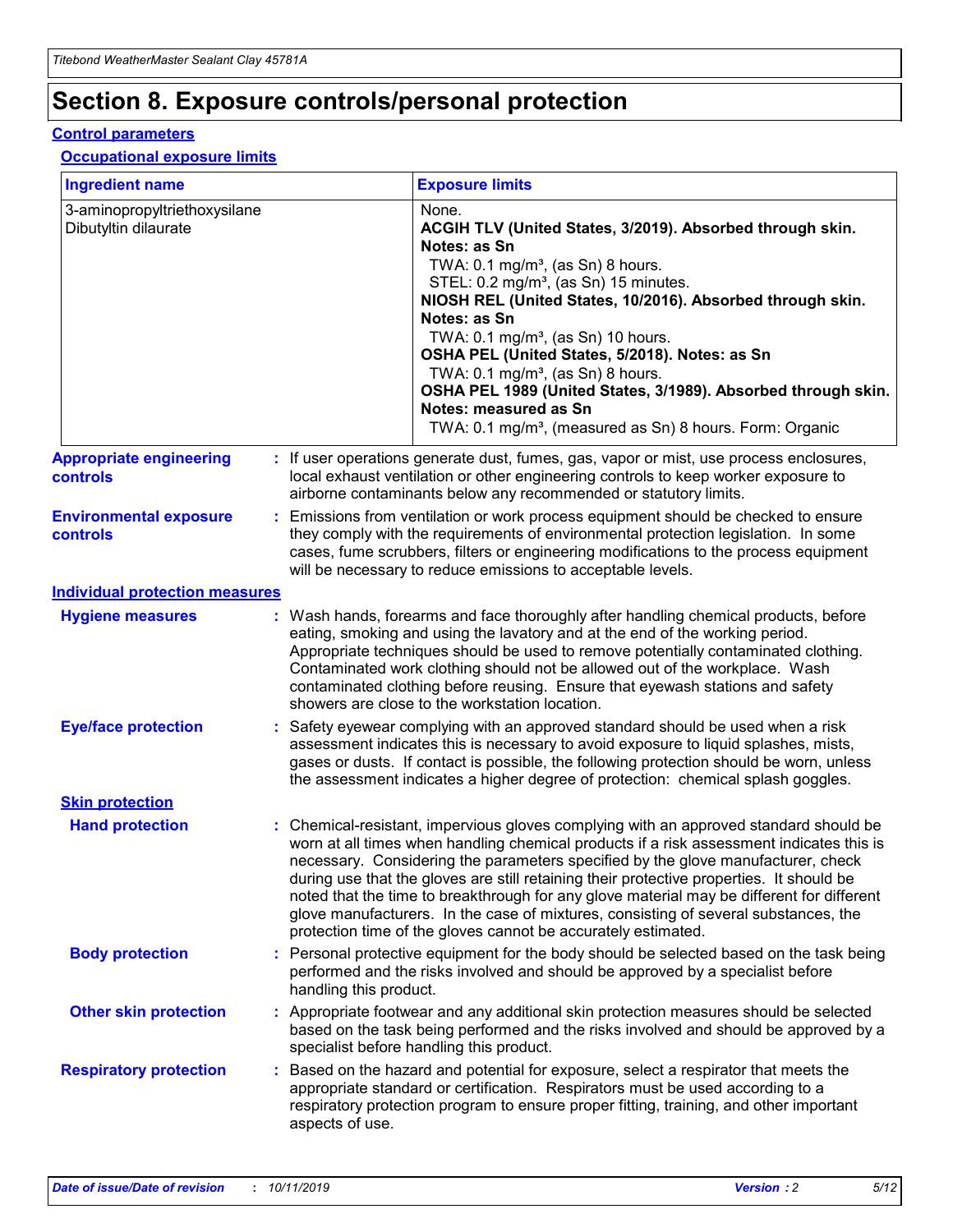### **Section 9. Physical and chemical properties**

#### **Appearance**

| <b>Physical state</b>                             | : Liquid. [Paste.]                                              |
|---------------------------------------------------|-----------------------------------------------------------------|
| Color                                             | Clay.                                                           |
| Odor                                              | : None [Slight]                                                 |
| <b>Odor threshold</b>                             | : Not available.                                                |
| рH                                                | : Not applicable.                                               |
| <b>Melting point</b>                              | : Not available.                                                |
| <b>Boiling point</b>                              | : >100°C (>212°F)                                               |
| <b>Flash point</b>                                | : Closed cup: >200°C (>392°F) [Setaflash.]                      |
| <b>Evaporation rate</b>                           | $:$ <1 (butyl acetate = 1)                                      |
| <b>Flammability (solid, gas)</b>                  | : Not available.                                                |
| Lower and upper explosive<br>(flammable) limits   | : Not available.                                                |
| <b>VOC (less water, less</b><br>exempt solvents)  | : 0 g/l                                                         |
| <b>Volatility</b>                                 | $: 0\%$ (w/w)                                                   |
| <b>Vapor density</b>                              | : Not available.                                                |
| <b>Relative density</b>                           | : 1.4329                                                        |
| <b>Solubility</b>                                 | Insoluble in the following materials: cold water and hot water. |
| <b>Solubility in water</b>                        | : Not available.                                                |
| <b>Partition coefficient: n-</b><br>octanol/water | $:$ Not available.                                              |
| <b>Auto-ignition temperature</b>                  | : Not available.                                                |
| <b>Decomposition temperature</b>                  | : Not available.                                                |
| <b>Viscosity</b>                                  |                                                                 |

### **Section 10. Stability and reactivity**

| <b>Reactivity</b>                            |    | : No specific test data related to reactivity available for this product or its ingredients.            |
|----------------------------------------------|----|---------------------------------------------------------------------------------------------------------|
| <b>Chemical stability</b>                    |    | : The product is stable.                                                                                |
| <b>Possibility of hazardous</b><br>reactions |    | : Under normal conditions of storage and use, hazardous reactions will not occur.                       |
| <b>Conditions to avoid</b>                   |    | : No specific data.                                                                                     |
| <b>Incompatible materials</b>                | ٠. | No specific data.                                                                                       |
| <b>Hazardous decomposition</b><br>products   | ÷. | Under normal conditions of storage and use, hazardous decomposition products should<br>not be produced. |

### **Section 11. Toxicological information**

### **Information on toxicological effects**

#### **Acute toxicity**

| <b>Product/ingredient name</b> | <b>Result</b>           | <b>Species</b> | <b>Dose</b>                | <b>Exposure</b> |
|--------------------------------|-------------------------|----------------|----------------------------|-----------------|
| 3-aminopropyltriethoxysilane   | <b>ILD50 Dermal</b>     | Rabbit         | 4.29 g/kg                  |                 |
| Dibutyltin dilaurate           | ILD50 Oral<br>LD50 Oral | Rat<br>Rat     | $1.57$ g/kg<br>175 $mg/kg$ |                 |
|                                |                         |                |                            |                 |

**Irritation/Corrosion**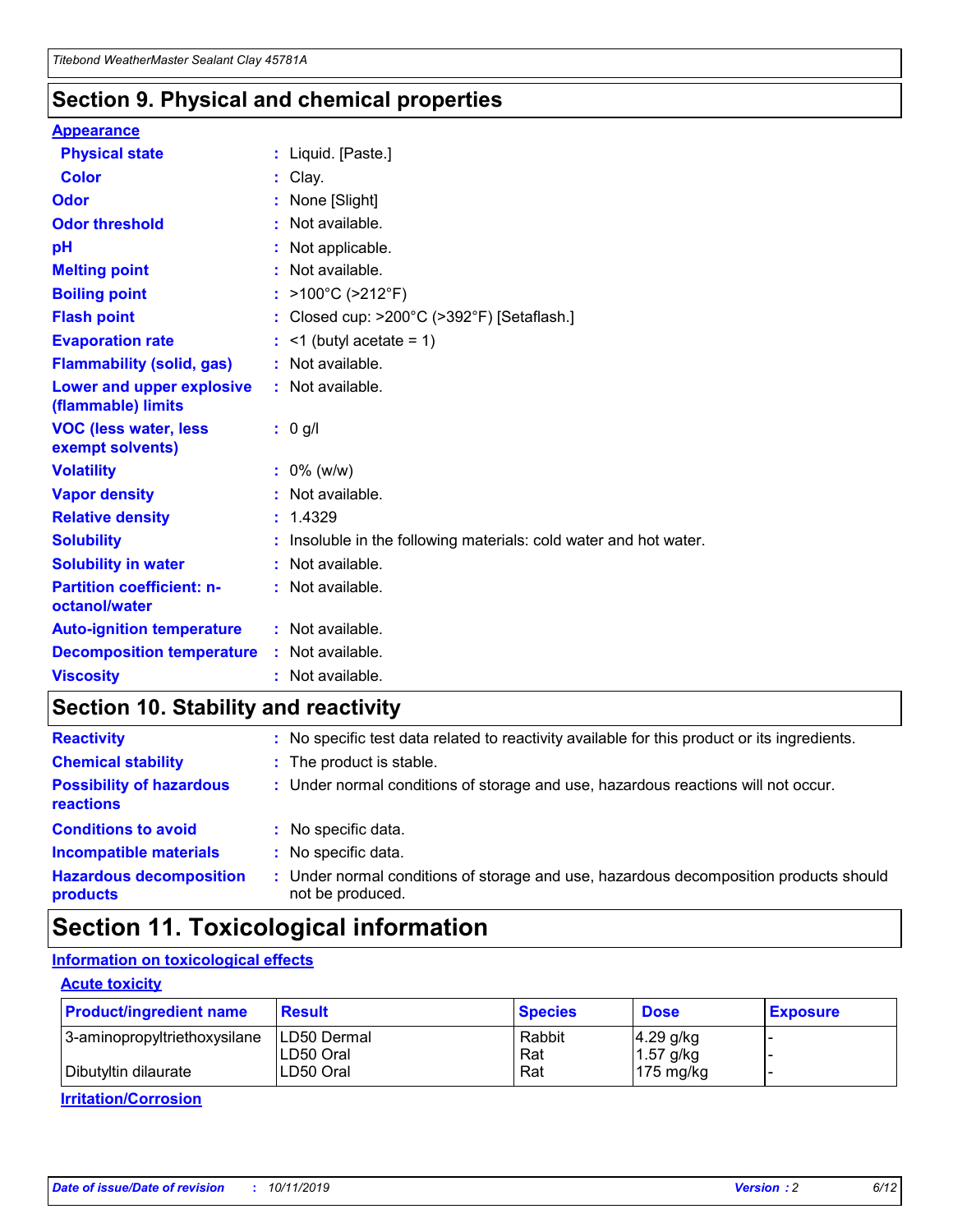## **Section 11. Toxicological information**

| <b>Product/ingredient name</b> | <b>Result</b>            | <b>Species</b> | <b>Score</b> | <b>Exposure</b>           | <b>Observation</b> |
|--------------------------------|--------------------------|----------------|--------------|---------------------------|--------------------|
| 3-aminopropyltriethoxysilane   | Eyes - Mild irritant     | Rabbit         |              | $100$ mg                  |                    |
|                                | Eyes - Severe irritant   | Rabbit         |              | 24 hours 750              |                    |
|                                |                          |                |              | ug                        |                    |
|                                | Skin - Severe irritant   | Rabbit         |              | 24 hours 5                | -                  |
| Dibutyltin dilaurate           | Eyes - Moderate irritant | Rabbit         |              | mq<br><b>24 hours 100</b> |                    |
|                                |                          |                |              | mg                        |                    |
|                                | Skin - Severe irritant   | Rabbit         |              | 500 mg                    |                    |

#### **Sensitization**

Not available.

#### **Mutagenicity**

Not available.

#### **Carcinogenicity**

Not available.

#### **Reproductive toxicity**

Not available.

#### **Teratogenicity**

Not available.

#### **Specific target organ toxicity (single exposure)**

Not available.

#### **Specific target organ toxicity (repeated exposure)**

| <b>Name</b>                                                                  |                                                                                                                             | <b>Category</b> | <b>Route of</b><br>exposure | <b>Target organs</b> |
|------------------------------------------------------------------------------|-----------------------------------------------------------------------------------------------------------------------------|-----------------|-----------------------------|----------------------|
| Dibutyltin dilaurate                                                         |                                                                                                                             | Category 1      |                             | respiratory system   |
| <b>Aspiration hazard</b><br>Not available.                                   |                                                                                                                             |                 |                             |                      |
| <b>Information on the likely</b><br>routes of exposure                       | : Not available.                                                                                                            |                 |                             |                      |
| <b>Potential acute health effects</b>                                        |                                                                                                                             |                 |                             |                      |
| <b>Eye contact</b>                                                           | : May cause eye irritation.                                                                                                 |                 |                             |                      |
| <b>Inhalation</b>                                                            | : No known significant effects or critical hazards.                                                                         |                 |                             |                      |
| <b>Skin contact</b>                                                          | : May cause skin irritation.                                                                                                |                 |                             |                      |
| <b>Ingestion</b>                                                             | : No known significant effects or critical hazards.                                                                         |                 |                             |                      |
| Symptoms related to the physical, chemical and toxicological characteristics |                                                                                                                             |                 |                             |                      |
| <b>Eye contact</b>                                                           | : Adverse symptoms may include the following:<br>irritation<br>watering<br>redness                                          |                 |                             |                      |
| <b>Inhalation</b>                                                            | : Adverse symptoms may include the following:<br>reduced fetal weight<br>increase in fetal deaths<br>skeletal malformations |                 |                             |                      |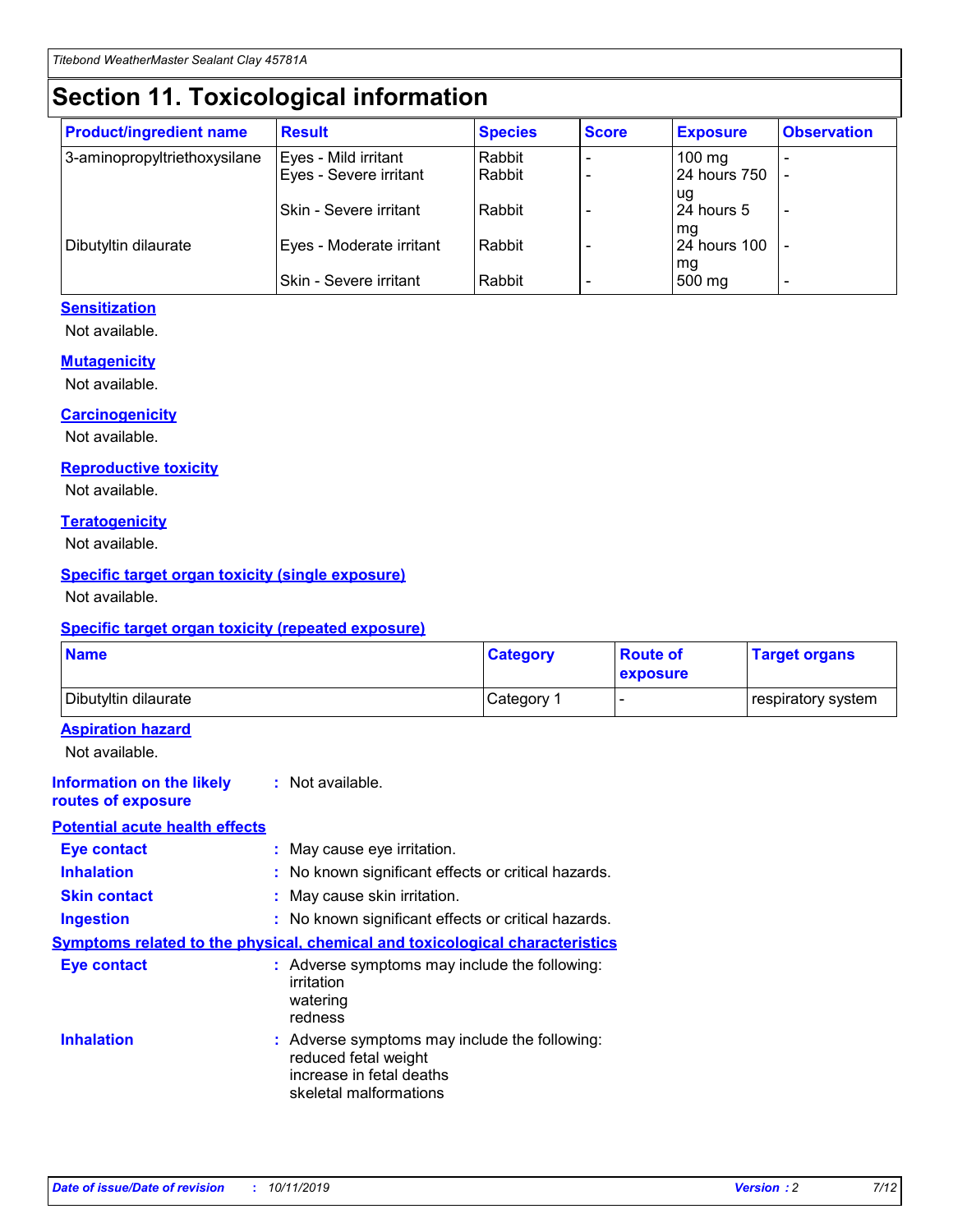# **Section 11. Toxicological information**

| <b>Skin contact</b>                     |                                                                                                          |
|-----------------------------------------|----------------------------------------------------------------------------------------------------------|
|                                         | : Adverse symptoms may include the following:<br>irritation                                              |
|                                         | redness                                                                                                  |
|                                         | reduced fetal weight                                                                                     |
|                                         | increase in fetal deaths                                                                                 |
|                                         | skeletal malformations                                                                                   |
| <b>Ingestion</b>                        | : Adverse symptoms may include the following:                                                            |
|                                         | reduced fetal weight                                                                                     |
|                                         | increase in fetal deaths                                                                                 |
|                                         | skeletal malformations                                                                                   |
|                                         | Delayed and immediate effects and also chronic effects from short and long term exposure                 |
| <b>Short term exposure</b>              |                                                                                                          |
| <b>Potential immediate</b>              | : Not available.                                                                                         |
| effects                                 |                                                                                                          |
| <b>Potential delayed effects</b>        | : Not available.                                                                                         |
| <b>Long term exposure</b>               |                                                                                                          |
| <b>Potential immediate</b>              | : Not available.                                                                                         |
| effects                                 |                                                                                                          |
| <b>Potential delayed effects</b>        | : Not available.                                                                                         |
| <b>Potential chronic health effects</b> |                                                                                                          |
| Not available.                          |                                                                                                          |
| <b>General</b>                          | : Once sensitized, a severe allergic reaction may occur when subsequently exposed to<br>very low levels. |
| <b>Carcinogenicity</b>                  | : No known significant effects or critical hazards.                                                      |
| <b>Mutagenicity</b>                     | No known significant effects or critical hazards.                                                        |
| <b>Teratogenicity</b>                   | May damage the unborn child.                                                                             |
| <b>Developmental effects</b>            | No known significant effects or critical hazards.                                                        |
| <b>Fertility effects</b>                | : May damage fertility.                                                                                  |
| <b>Numerical measures of toxicity</b>   |                                                                                                          |
| <b>Acute toxicity estimates</b>         |                                                                                                          |
|                                         |                                                                                                          |

Not available.

## **Section 12. Ecological information**

#### **Toxicity**

| <b>Product/ingredient name</b> | <b>Result</b>                     | <b>Species</b>                            | <b>Exposure</b> |
|--------------------------------|-----------------------------------|-------------------------------------------|-----------------|
| Dibutyltin dilaurate           | Chronic EC10 > 2 mg/l Fresh water | Algae - Scenedesmus<br><b>Subspicatus</b> | l 96 hours      |

#### **Persistence and degradability**

| <b>Product/ingredient name</b> | Test                                                                           | <b>Result</b>  |                   | <b>Dose</b> | <b>Inoculum</b>         |
|--------------------------------|--------------------------------------------------------------------------------|----------------|-------------------|-------------|-------------------------|
| Dibutyltin dilaurate           | OECD 301F<br>Ready<br>Biodegradability -<br>Manometric<br>Respirometry<br>Test | 23 % - 28 days |                   |             |                         |
| <b>Product/ingredient name</b> | <b>Aquatic half-life</b>                                                       |                | <b>Photolysis</b> |             | <b>Biodegradability</b> |
| Dibutyltin dilaurate           |                                                                                |                |                   |             | Inherent                |

#### **Bioaccumulative potential**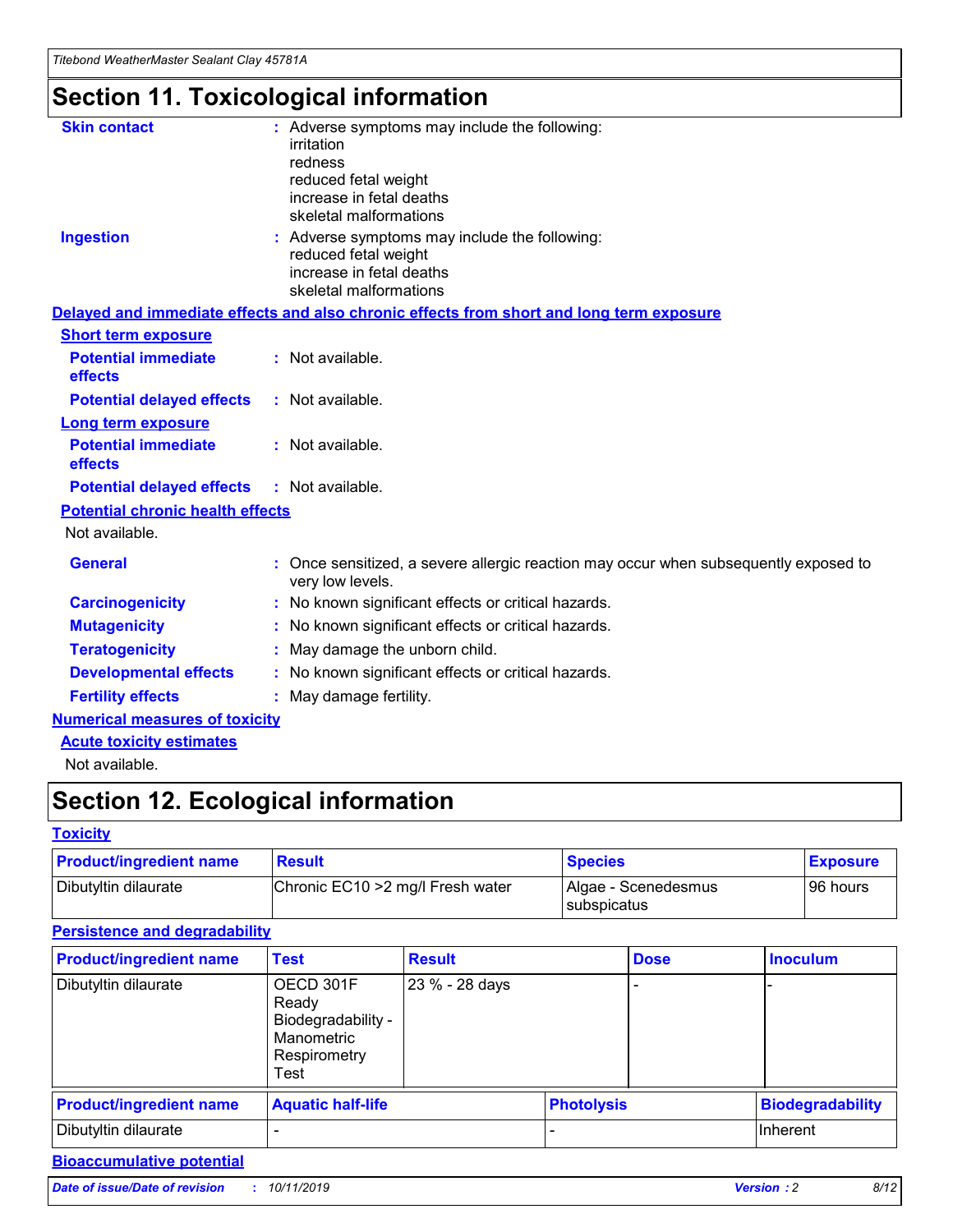## **Section 12. Ecological information**

| <b>Product/ingredient name</b>                       | ∣LoqP <sub>ow</sub> | <b>BCF</b>  | <b>Potential</b> |
|------------------------------------------------------|---------------------|-------------|------------------|
| 3-aminopropyltriethoxysilane<br>Dibutyltin dilaurate | 4.44                | 3.4<br>2.91 | low<br>low       |

#### **Mobility in soil**

| <i></i>                                                       |                                                     |
|---------------------------------------------------------------|-----------------------------------------------------|
| <b>Soil/water partition</b><br>coefficient (K <sub>oc</sub> ) | : Not available.                                    |
| <b>Other adverse effects</b>                                  | : No known significant effects or critical hazards. |

### **Section 13. Disposal considerations**

**Disposal methods :**

The generation of waste should be avoided or minimized wherever possible. Disposal of this product, solutions and any by-products should at all times comply with the requirements of environmental protection and waste disposal legislation and any regional local authority requirements. Dispose of surplus and non-recyclable products via a licensed waste disposal contractor. Waste should not be disposed of untreated to the sewer unless fully compliant with the requirements of all authorities with jurisdiction. Waste packaging should be recycled. Incineration or landfill should only be considered when recycling is not feasible. This material and its container must be disposed of in a safe way. Care should be taken when handling emptied containers that have not been cleaned or rinsed out. Empty containers or liners may retain some product residues. Avoid dispersal of spilled material and runoff and contact with soil, waterways, drains and sewers.

## **Section 14. Transport information**

|                                      | <b>DOT</b><br><b>Classification</b> | <b>TDG</b><br><b>Classification</b> | <b>Mexico</b><br><b>Classification</b> | <b>ADR/RID</b>           | <b>IMDG</b>              | <b>IATA</b>              |
|--------------------------------------|-------------------------------------|-------------------------------------|----------------------------------------|--------------------------|--------------------------|--------------------------|
| <b>UN number</b>                     | Not regulated.                      | Not regulated.                      | Not regulated.                         | Not regulated.           | Not regulated.           | Not regulated.           |
| <b>UN proper</b><br>shipping name    | $\qquad \qquad \blacksquare$        |                                     |                                        |                          |                          |                          |
| <b>Transport</b><br>hazard class(es) | $\blacksquare$                      | $\blacksquare$                      | $\blacksquare$                         | $\overline{\phantom{a}}$ | $\blacksquare$           | $\blacksquare$           |
| <b>Packing group</b>                 | $\overline{\phantom{a}}$            | $\overline{\phantom{0}}$            | $\qquad \qquad \blacksquare$           | -                        | $\overline{\phantom{0}}$ | $\overline{\phantom{a}}$ |
| <b>Environmental</b><br>hazards      | No.                                 | No.                                 | No.                                    | No.                      | No.                      | No.                      |

## **Section 15. Regulatory information**

#### **U.S. Federal regulations**

#### **SARA 302/304**

#### **Composition/information on ingredients**

No products were found.

**SARA 304 RQ :** Not applicable.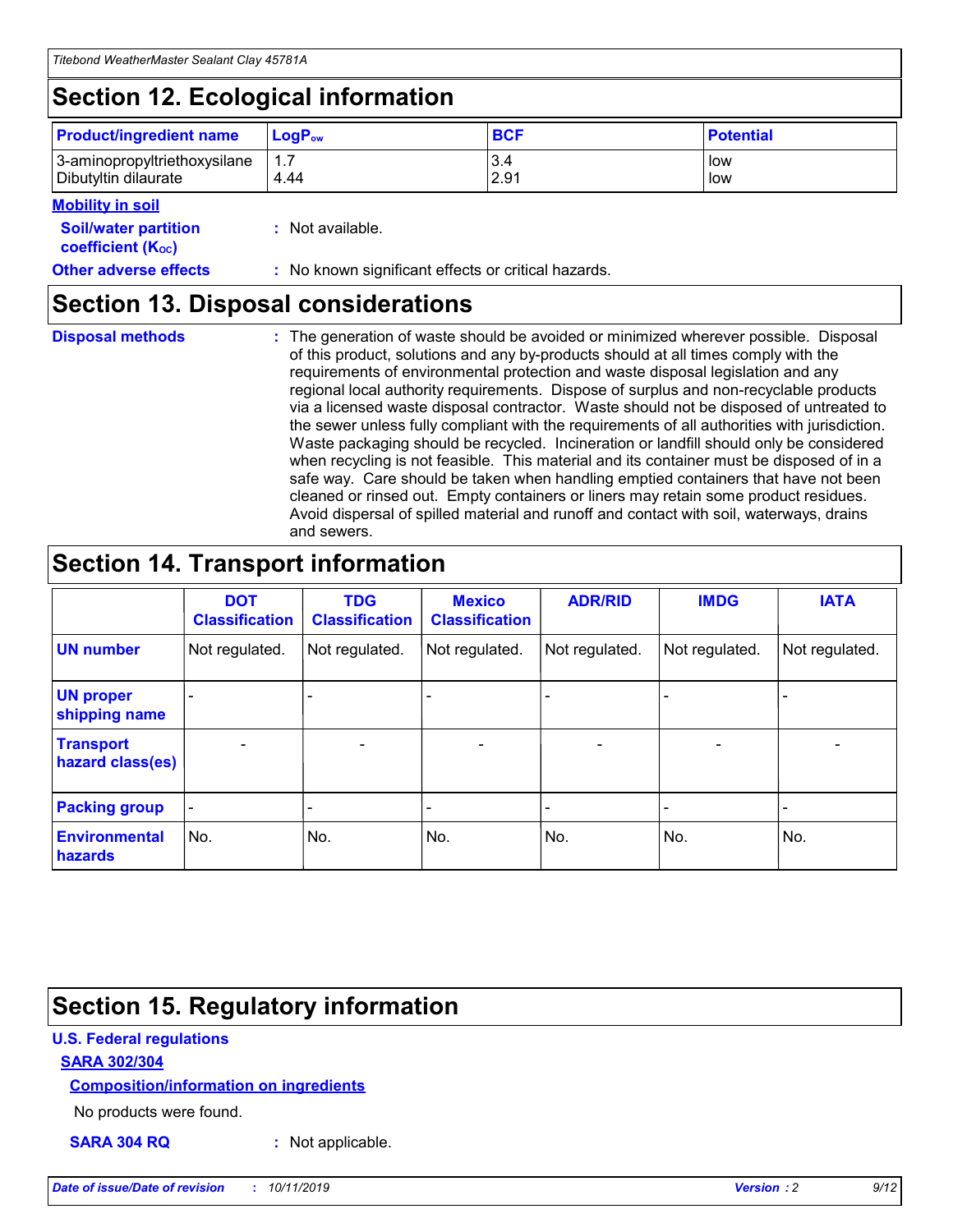### **Section 15. Regulatory information**

#### **SARA 311/312**

**Classification :** EYE IRRITATION - Category 2B SKIN SENSITIZATION - Category 1 TOXIC TO REPRODUCTION (Fertility) - Category 1B TOXIC TO REPRODUCTION (Unborn child) - Category 1B

#### **Composition/information on ingredients**

| <b>Name</b>                  | $\frac{9}{6}$ | <b>Classification</b>                                                                                            |
|------------------------------|---------------|------------------------------------------------------------------------------------------------------------------|
| 3-aminopropyltriethoxysilane | $\leq$ 3      | <b>FLAMMABLE LIQUIDS - Category 4</b><br><b>ACUTE TOXICITY (oral) - Category 4</b>                               |
|                              |               | SKIN IRRITATION - Category 2<br>EYE IRRITATION - Category 2A                                                     |
| Dibutyltin dilaurate         | ≤0.3          | ACUTE TOXICITY (oral) - Category 3<br>SKIN CORROSION - Category 1C                                               |
|                              |               | SERIOUS EYE DAMAGE - Category 1<br>SKIN SENSITIZATION - Category 1<br><b>GERM CELL MUTAGENICITY - Category 2</b> |
|                              |               | TOXIC TO REPRODUCTION (Fertility) - Category 1B<br>TOXIC TO REPRODUCTION (Unborn child) - Category 1B            |
|                              |               | SPECIFIC TARGET ORGAN TOXICITY (REPEATED<br>EXPOSURE) (respiratory system) - Category 1                          |

#### **State regulations**

| <b>Massachusetts</b> | : None of the components are listed. |
|----------------------|--------------------------------------|
| <b>New York</b>      | : None of the components are listed. |
| <b>New Jersey</b>    | : None of the components are listed. |
| <b>Pennsylvania</b>  | : None of the components are listed. |

#### **California Prop. 65**

**A** WARNING: This product can expose you to methanol, which is known to the State of California to cause birth defects or other reproductive harm. For more information go to www.P65Warnings.ca.gov.

| <b>Ingredient name</b> | No significant risk Maximum<br>level | acceptable dosage<br>level |
|------------------------|--------------------------------------|----------------------------|
| methanol               |                                      | Yes.                       |

#### **International regulations**

**Chemical Weapon Convention List Schedules I, II & III Chemicals** Not listed.

#### **Montreal Protocol**

Not listed.

**Stockholm Convention on Persistent Organic Pollutants**

Not listed.

### **UNECE Aarhus Protocol on POPs and Heavy Metals**

Not listed.

#### **Inventory list**

### **China :** All components are listed or exempted.

**United States TSCA 8(b) inventory :** All components are active or exempted.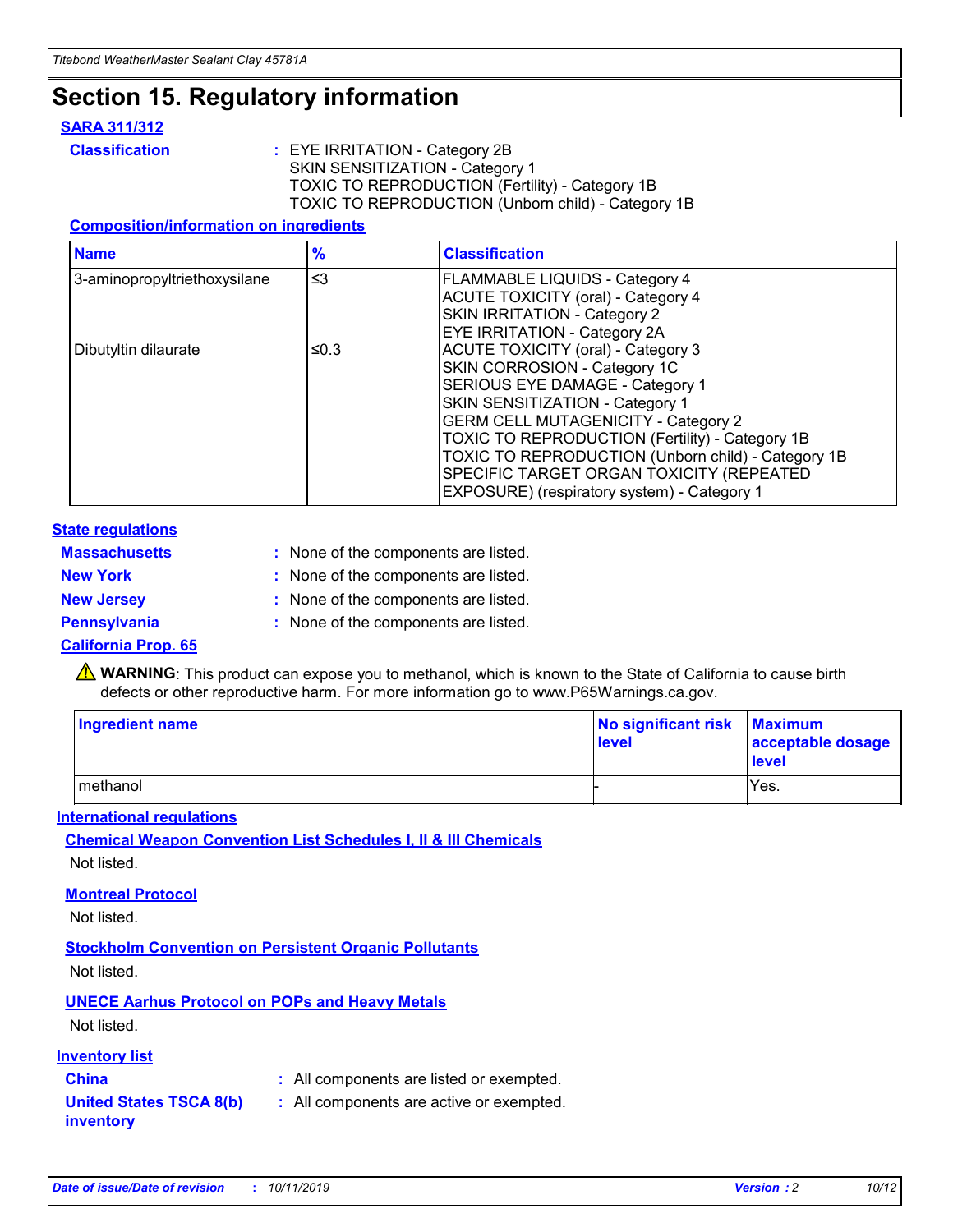## **Section 16. Other information**

**Hazardous Material Information System (U.S.A.)**



**Caution: HMIS® ratings are based on a 0-4 rating scale, with 0 representing minimal hazards or risks, and 4 representing significant hazards or risks. Although HMIS® ratings and the associated label are not required on SDSs or products leaving a facility under 29 CFR 1910.1200, the preparer may choose to provide them. HMIS® ratings are to be used with a fully implemented HMIS® program. HMIS® is a registered trademark and service mark of the American Coatings Association, Inc.**

**The customer is responsible for determining the PPE code for this material. For more information on HMIS® Personal Protective Equipment (PPE) codes, consult the HMIS® Implementation Manual.**

#### **National Fire Protection Association (U.S.A.)**



**Reprinted with permission from NFPA 704-2001, Identification of the Hazards of Materials for Emergency Response Copyright ©1997, National Fire Protection Association, Quincy, MA 02269. This reprinted material is not the complete and official position of the National Fire Protection Association, on the referenced subject which is represented only by the standard in its entirety.**

**Copyright ©2001, National Fire Protection Association, Quincy, MA 02269. This warning system is intended to be interpreted and applied only by properly trained individuals to identify fire, health and reactivity hazards of chemicals. The user is referred to certain limited number of chemicals with recommended classifications in NFPA 49 and NFPA 325, which would be used as a guideline only. Whether the chemicals are classified by NFPA or not, anyone using the 704 systems to classify chemicals does so at their own risk.**

#### **Procedure used to derive the classification**

| <b>Classification</b>                                                                                                                                                    |                                                                                                                                                                                                                                                                                                                                                                                                                                                                                                                                                               | <b>Justification</b>                                                     |
|--------------------------------------------------------------------------------------------------------------------------------------------------------------------------|---------------------------------------------------------------------------------------------------------------------------------------------------------------------------------------------------------------------------------------------------------------------------------------------------------------------------------------------------------------------------------------------------------------------------------------------------------------------------------------------------------------------------------------------------------------|--------------------------------------------------------------------------|
| EYE IRRITATION - Category 2B<br>SKIN SENSITIZATION - Category 1<br>TOXIC TO REPRODUCTION (Fertility) - Category 1B<br>TOXIC TO REPRODUCTION (Unborn child) - Category 1B |                                                                                                                                                                                                                                                                                                                                                                                                                                                                                                                                                               | Expert judgment<br>Expert judgment<br>Expert judgment<br>Expert judgment |
| <b>History</b>                                                                                                                                                           |                                                                                                                                                                                                                                                                                                                                                                                                                                                                                                                                                               |                                                                          |
| Date of printing                                                                                                                                                         | : 4/22/2022                                                                                                                                                                                                                                                                                                                                                                                                                                                                                                                                                   |                                                                          |
| Date of issue/Date of<br>revision                                                                                                                                        | : 10/11/2019                                                                                                                                                                                                                                                                                                                                                                                                                                                                                                                                                  |                                                                          |
| Date of previous issue                                                                                                                                                   | : 10/16/2020                                                                                                                                                                                                                                                                                                                                                                                                                                                                                                                                                  |                                                                          |
| <b>Version</b>                                                                                                                                                           | $\therefore$ 2                                                                                                                                                                                                                                                                                                                                                                                                                                                                                                                                                |                                                                          |
| <b>Key to abbreviations</b>                                                                                                                                              | $:$ ATE = Acute Toxicity Estimate<br><b>BCF</b> = Bioconcentration Factor<br>GHS = Globally Harmonized System of Classification and Labelling of Chemicals<br>IATA = International Air Transport Association<br>IBC = Intermediate Bulk Container<br><b>IMDG = International Maritime Dangerous Goods</b><br>LogPow = logarithm of the octanol/water partition coefficient<br>MARPOL = International Convention for the Prevention of Pollution From Ships, 1973<br>as modified by the Protocol of 1978. ("Marpol" = marine pollution)<br>UN = United Nations |                                                                          |